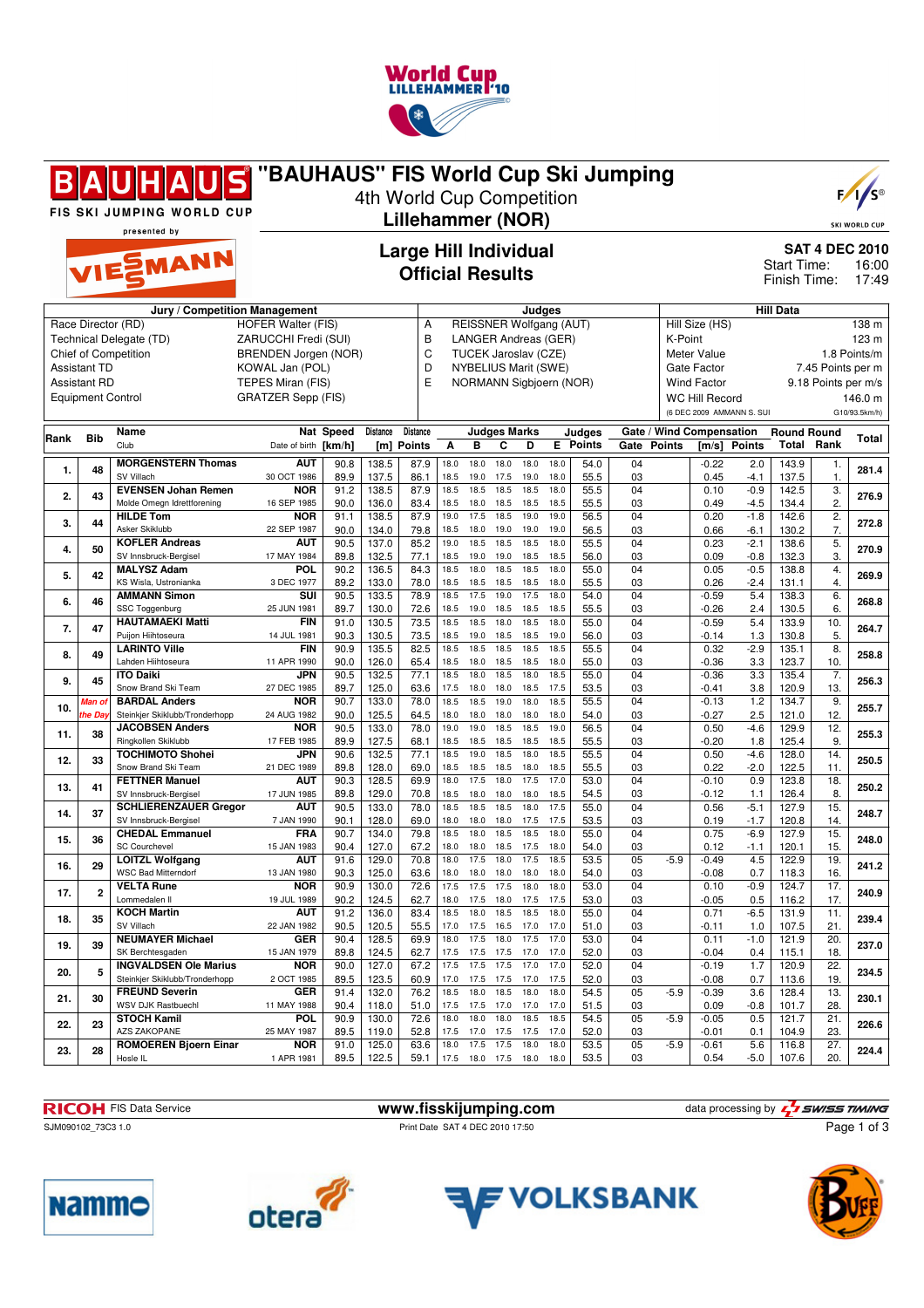

#### **"BAUHAUS" FIS World Cup Ski Jumping**  $\blacksquare$ R



SKI WORLD CUP

FIS SKI JUMPING WORLD CUP presented by

### 4th World Cup Competition **Lillehammer (NOR)**

**Large Hill Individual Official Results**

**SAT 4 DEC 2010** 16:00 17:49 Start Time: Finish Time:

|      |                |                                                        |                          |              |                  | <b>Large Hill Individual</b> |                     |              |              |              |              |               |                      |                          |                    |              |                             | <b>SAT 4 DEC 2010</b>  |                |
|------|----------------|--------------------------------------------------------|--------------------------|--------------|------------------|------------------------------|---------------------|--------------|--------------|--------------|--------------|---------------|----------------------|--------------------------|--------------------|--------------|-----------------------------|------------------------|----------------|
|      |                | VIESMANN                                               |                          |              |                  | <b>Official Results</b>      |                     |              |              |              |              |               |                      |                          |                    |              | Start Time:<br>Finish Time: |                        | 16:00<br>17:49 |
| Rank | <b>Bib</b>     | Name                                                   |                          | Nat Speed    | <b>Distance</b>  | <b>Distance</b>              | <b>Judges Marks</b> |              |              |              | Judges       |               |                      | Gate / Wind Compensation |                    |              | <b>Round Round</b>          |                        | <b>Total</b>   |
|      |                | Club                                                   | Date of birth            | [km/h]       | [ <sub>m</sub> ] | <b>Points</b>                | A                   | в            | C            | D            | Е            | <b>Points</b> | Gate                 | <b>Points</b>            |                    | [m/s] Points | Total                       | Rank                   |                |
| 24.  | 4              | <b>ELVERUM SORSELL Kim Rene</b>                        | <b>NOR</b>               | 90.7         | 126.5            | 66.3                         | 18.0                | 18.0         | 17.5         | 17.5         | 17.5         | 53.0          | 04                   |                          | 0.03               | $-0.3$       | 119.0                       | 24.                    | 223.9          |
|      |                | Ullensaker Skiklubb<br><b>KARELIN Pavel</b>            | 6 OCT 1988<br><b>RUS</b> | 90.0<br>91.3 | 118.5<br>130.0   | 51.9<br>72.6                 | 17.5<br>17.5        | 17.5<br>18.0 | 17.0<br>17.5 | 17.5<br>17.5 | 17.5<br>17.5 | 52.5<br>52.5  | 03<br>0 <sub>5</sub> | $-5.9$                   | $-0.05$<br>$-0.14$ | 0.5<br>1.3   | 104.9<br>120.5              | 23.<br>$\overline{23}$ |                |
| 25.  | 25             | Nizhniy Novgorod                                       | 27 APR 1990              | 90.0         | 117.5            | 50.1                         | 17.0                | 17.5         | 17.0         | 16.5         | 17.0         | 51.0          | 03                   |                          | $-0.16$            | 1.5          | 102.6                       | 26.                    | 223.1          |
|      |                | <b>MATURA Jan</b>                                      | <b>CZE</b>               | 91.0         | 128.5            | 69.9                         | 18.0                | 18.5         | 18.5         | 18.0         | 18.5         | 55.0          | 0 <sub>5</sub>       | $-5.9$                   | 0.02               | $-0.2$       | 118.8                       | 25.                    |                |
| 26.  | 31             | Dukla Liberec                                          | 29 JAN 1980              | 89.5         | 118.5            | 51.9                         | 16.5                | 17.5         | 17.5         | 17.5         | 17.0         | 52.0          | 03                   |                          | 0.03               | $-0.3$       | 103.6                       | 25.                    | 222.4          |
| 27.  | 32             | <b>KASAI Noriaki</b>                                   | JPN                      | 91.0         | 130.5            | 73.5                         | 18.5                | 18.0         | 17.5         | 18.0         | 18.0         | 54.0          | 05                   | $-5.9$                   | 0.38               | $-3.5$       | 118.1                       | 26.                    | 220.3          |
|      |                | Tsuchiya Home Ski Team                                 | 6 JUN 1972               | 89.5         | 119.0            | 52.8                         | 17.0                | 17.5         | 17.5         | 17.5         | 17.0         | 52.0          | 03                   |                          | 0.28               | $-2.6$       | 102.2                       | 27.                    |                |
| 28.  | 8              | <b>KRANJEC Robert</b>                                  | <b>SLO</b>               | 90.1         | 125.5            | 64.5                         | 17.5                | 17.5         | 17.5         | 18.0         | 17.5         | 52.5          | 04                   |                          | 0.26               | $-2.4$       | 114.6                       | $\overline{29}$        | 219.8          |
|      |                | SK Triglav Kranj                                       | 16 JUL 1981              | 89.7         | 120.5            | 55.5                         | 17.5                | 17.5         | 17.0         | 17.5         | 17.5         | 52.5          | 03                   |                          | 0.31               | $-2.8$       | 105.2                       | 22.                    |                |
| 29.  | 9              | <b>HULA</b> Stefan                                     | POL                      | 90.0         | 123.5            | 60.9                         | 17.5                | 17.5         | 17.5         | 17.5         | 17.0         | 52.5          | 04                   |                          | $-0.13$            | 1.2          | 114.6                       | 29.                    | 214.4          |
|      |                | SSR LZS SOKOL Szczyrk                                  | 29 SEP 1986              | 89.4         | 117.5            | 50.1                         | 17.0                | 17.5         | 17.0         | 17.5         | 17.5         | 52.0          | 03                   |                          | 0.25               | $-2.3$       | 99.8                        | 29.                    |                |
| 30.  | 3              | <b>SKLETT Vegard-Haukoe</b>                            | <b>NOR</b>               | 90.2         | 125.0            | 63.6                         | 17.5                | 18.0         | 18.0         | 17.5         | 17.5         | 53.0          | 04                   |                          | 0.15               | $-1.4$       | 115.2                       | 28.                    | 203.2          |
|      |                | Grong IL / Tronderhopp                                 | 10 FEB 1986              | 89.1         | 112.0            | 40.2                         | 17.0                | 17.0         | 16.5         | 17.0         | 17.0         | 51.0          | 03                   |                          | 0.35               | $-3.2$       | 88.0                        | 30.                    |                |
|      |                |                                                        |                          |              |                  |                              |                     |              |              |              |              |               |                      |                          |                    |              |                             |                        |                |
|      |                | not qualified for final round<br><b>KOUDELKA Roman</b> | <b>CZE</b>               | 91.1         | 125.0            | 63.6                         | 17.5                | 17.5         | 18.0         | 18.0         | 17.5         | 53.0          | 05                   | $-5.9$                   | $-0.30$            | 2.8          | 113.5                       | 31.                    |                |
| 31.  | 26             | LSK Lomnice nad Popelkov                               | 9 JUL 1989               |              |                  |                              |                     |              |              |              |              |               |                      |                          |                    |              |                             |                        | 113.5          |
|      |                | <b>PREVC Peter</b>                                     | <b>SLO</b>               | 90.9         | 126.0            | 65.4                         | 18.0                | 17.5         | 17.5         | 18.5         | 17.5         | 53.0          | 04                   |                          | 0.71               | $-6.5$       | 111.9                       | 32.                    |                |
| 32.  | 34             | SK Triglav Kranj                                       | 20 SEP 1992              |              |                  |                              |                     |              |              |              |              |               |                      |                          |                    |              |                             |                        | 111.9          |
|      | 33.<br>27      | <b>JANDA Jakub</b>                                     | <b>CZE</b>               | 90.7         | 122.5            | 59.1                         | 17.5                | 18.0         | 17.5         | 17.5         | 18.0         | 53.0          | 05                   | $-5.9$                   | $-0.51$            | 4.7          | 110.9                       | 33.                    |                |
|      |                | Dukla Liberec                                          | 27 APR 1978              |              |                  |                              |                     |              |              |              |              |               |                      |                          |                    |              |                             |                        | 110.9          |
| 34.  | 6              | <b>SCHMITT Martin</b>                                  | <b>GER</b>               | 90.4         | 122.0            | 58.2                         | 17.0                | 17.5         | 17.0         | 17.0         | 17.0         | 51.0          | 04                   |                          | $-0.12$            | 1.1          | 110.3                       | 34.                    | 110.3          |
|      |                | SC Furtwangen                                          | 29 JAN 1978              |              |                  |                              |                     |              |              |              |              |               |                      |                          |                    |              |                             |                        |                |
| 35.  | 13             | <b>HAYBOECK Michael</b>                                | <b>AUT</b>               | 90.0         | 122.5            | 59.1                         | 17.0                | 16.5         | 17.0         | 17.5         | 17.0         | 51.0          | 04                   |                          | $-0.01$            | 0.1          | 110.2                       | $\overline{35}$        | 110.2          |
|      |                | UVB Hinzenbach                                         | 5 MAR 1991               |              |                  |                              |                     |              |              |              |              |               |                      |                          |                    |              |                             |                        |                |
| 35.  | 10             | <b>BACHLEDA Marcin</b>                                 | POL                      | 89.8         | 122.5            | 59.1                         | 16.5                | 16.5         | 18.0         | 17.0         | 17.5         | 51.0          | 04                   |                          | $-0.01$            | 0.1          | 110.2                       | 35.                    | 110.2          |
|      |                | TS Wisla Zakopane<br><b>KORNILOV Denis</b>             | 4 SEP 1982<br><b>RUS</b> | 91.1         |                  |                              | 17.5                | 17.5         | 16.0         | 17.0         | 17.0         |               | 05                   | $-5.9$                   | 0.02               | $-0.2$       |                             |                        |                |
| 37.  | 24             | Sdushor N. Novgorod Dinamo                             | 17 AUG 1986              |              | 124.5            | 62.7                         |                     |              |              |              |              | 51.5          |                      |                          |                    |              | 108.1                       | 37.                    | 108.1          |
|      |                | <b>TAKEUCHI Taku</b>                                   | <b>JPN</b>               | 90.6         | 117.0            | 49.2                         | 17.0                | 17.0         | 16.5         | 17.0         | 17.0         | 51.0          | 04                   |                          | $-0.69$            | 6.3          | 106.5                       | 38.                    |                |
| 38.  | 19             | Kitano Construction Corp. Ski Club                     | 20 MAY 1987              |              |                  |                              |                     |              |              |              |              |               |                      |                          |                    |              |                             |                        | 106.5          |
|      |                | <b>SEDLAK Borek</b>                                    | <b>CZE</b>               | 90.8         | 116.5            | 48.3                         | 16.5                | 17.0         | 17.5         | 17.0         | 16.5         | 50.5          | 04                   |                          | $-0.28$            | 2.6          | 101.4                       | 39.                    |                |
| 39.  | 16             | Dukla Liberec                                          | 15 JUN 1981              |              |                  |                              |                     |              |              |              |              |               |                      |                          |                    |              |                             |                        | 101.4          |
| 40.  | $\overline{7}$ | <b>HLAVA Lukas</b>                                     | CZE                      | 90.7         | 117.0            | 49.2                         | 17.5                | 17.0         | 17.5         | 17.0         | 16.5         | 51.5          | 04                   |                          | $-0.03$            | 0.3          | 101.0                       | 40.                    | 101.0          |
|      |                | Dukla Liberec                                          | 10 SEP 1984              |              |                  |                              |                     |              |              |              |              |               |                      |                          |                    |              |                             |                        |                |
| 41.  | 18             | <b>BODMER Pascal</b>                                   | <b>GER</b>               | 90.6         | 115.5            | 46.5                         | 16.5                | 17.5         | 16.5         | 17.0         | 17.0         | 50.5          | 04                   |                          | $-0.36$            | 3.3          | 100.3                       | 41.                    | 100.3          |
|      |                | SV Messstetten<br><b>UHRMANN Michael</b>               | 4 JAN 1991<br><b>GER</b> | 91.0         | 118.5            | 51.9                         | 17.0                | 17.0         | 17.0         | 17.0         | 16.5         | 51.0          | 05                   | $-5.9$                   | $-0.28$            | 2.6          | 99.6                        | 42.                    |                |
| 42.  | 22             | WSV DJK Rastbuechl                                     | 16 SEP 1978              |              |                  |                              |                     |              |              |              |              |               |                      |                          |                    |              |                             |                        | 99.6           |
|      |                | <b>TROFIMOV Roman-Sergeevich</b>                       | <b>RUS</b>               | 90.0         | 116.5            | 48.3                         | 17.0                | 16.5         | 17.0         | 17.0         | 16.5         | 50.5          | 04                   |                          | 0.04               | $-0.4$       | 98.4                        | 43.                    |                |
| 43.  | 12             | Moskva Shvsm                                           | 19 NOV 1989              |              |                  |                              |                     |              |              |              |              |               |                      |                          |                    |              |                             |                        | 98.4           |
|      |                | <b>ZHAPAROV Radik</b>                                  | <b>KAZ</b>               | 90.2         | 115.0            | 45.6                         | 16.5                | 16.5         | 16.5         | 16.5         | 17.0         | 49.5          | 04                   |                          | 0.20               | $-1.8$       | 93.3                        | 44.                    |                |
| 44.  | 15             | Shysm Dinamo                                           | 29 FEB 1984              |              |                  |                              |                     |              |              |              |              |               |                      |                          |                    |              |                             |                        | 93.3           |
| 45.  | 11             | <b>MECHLER Maximilian</b>                              | <b>GER</b>               | 90.1         | 114.0            | 43.8                         | 15.5                | 17.0         | 16.5         | 16.5         | 16.0         | 49.0          | 04                   |                          | 0.02               | $-0.2$       | 92.6                        | 45.                    | 92.6           |
|      |                | WSV Isny                                               | 3 JAN 1984               |              |                  |                              |                     |              |              |              |              |               |                      |                          |                    |              |                             |                        |                |
| 46.  | $\mathbf{1}$   | <b>ROENSEN Atle Pedersen</b>                           | <b>NOR</b>               | 91.3         | 113.5            | 42.9                         | 16.5                | 16.5         | 17.0         | 16.5         | 16.5         | 49.5          | 04                   |                          | 0.11               | $-1.0$       | 91.4                        | 46.                    | 91.4           |
|      |                | Eidsvoll IF                                            | 13 AUG 1988              |              |                  |                              |                     |              |              |              |              |               |                      |                          |                    |              |                             |                        |                |
| 47.  | 17             | <b>HAJEK Antonin</b>                                   | <b>CZE</b>               | 90.1         | 109.0            | 34.8                         | 16.0                | 17.0         | 16.5         | 15.5         | 16.0         | 48.5          | 04                   |                          | $-0.24$            | 2.2          | 85.5                        | 47.                    | 85.5           |
|      |                | Dukla Liberec                                          | 12 FEB 1987              |              |                  |                              |                     |              |              |              |              |               |                      |                          |                    |              |                             |                        |                |

**48. 14 MEZNAR Mitja** NSK Trzic Trifix

**49. 20 RUUSKANEN Juha-Matti** Puijon Hiihtoseura

Tokyo Biso Group Ski Team

**50. 21 YUMOTO Fumihisa**

SJM090102\_73C3 1.0 Print Date SAT 4 DEC 2010 17:50

**RICOH** FIS Data Service **www.fisskijumping.com** data processing by  $\frac{7}{2}$  **swiss TIMING** Page 2 of 3





**SLO** 30 JUN 1988

**FIN** 24 JUL 1984

**JPN**<br>23 APR 1984



**JPN** 90.2 98.5 15.9 14.0 14.5 14.5 14.5 14.5 43.5 04 -1.15 10.6 70.0 50. 70.0<br>23 APR 1984

**90.5** 107.5 32.1 16.0 16.5 16.5 16.5 16.5 49.5 04 0.09 0.8 80.8 48. **80.8** 

**90.7** 104.5 26.7 14.5 14.5 15.0 15.0 14.5 44.0 04 -0.75 6.9 77.6 49. 77.6